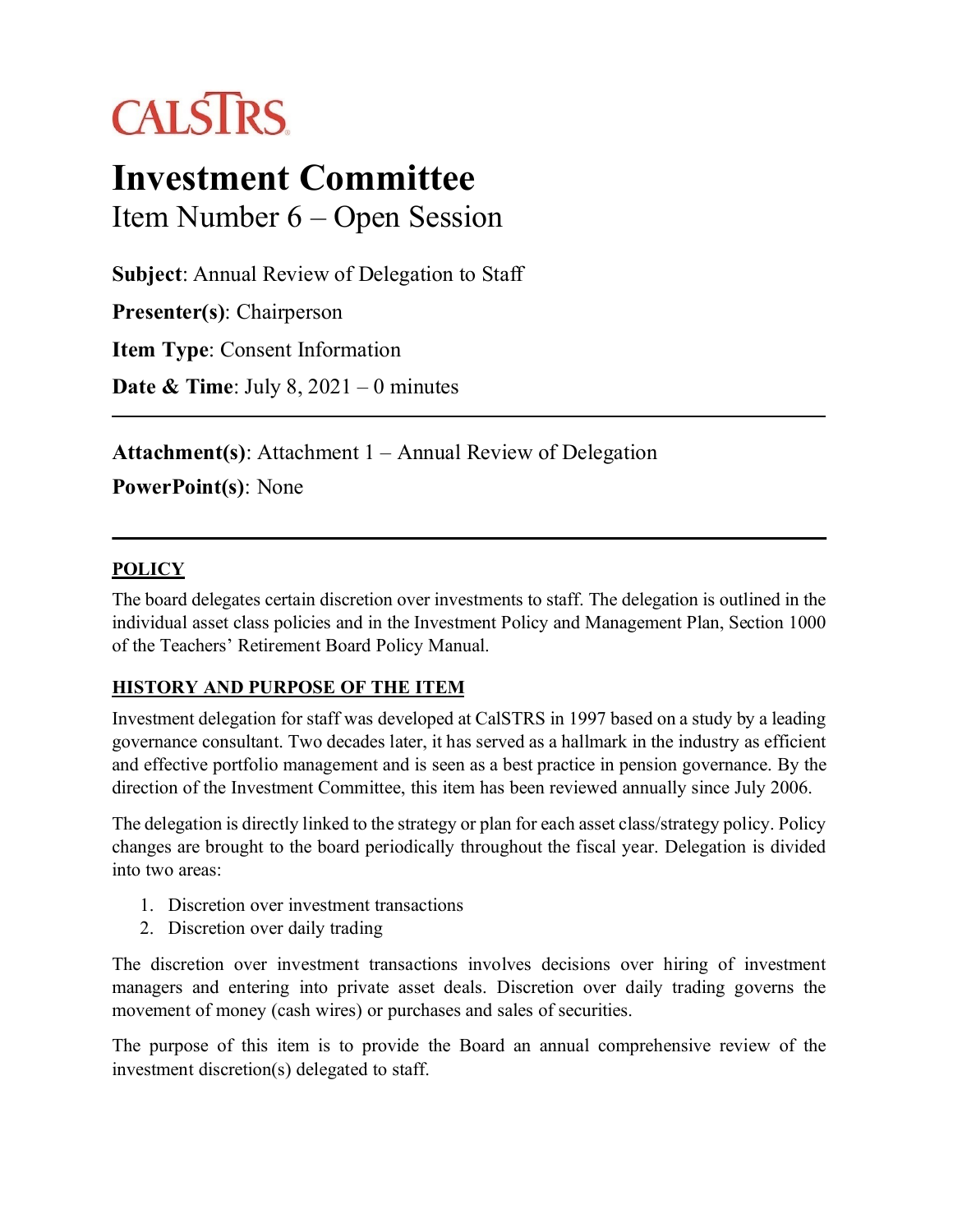Investment Committee – Item 6 July 8, 2021 Page 2

#### **DISCUSSION**

Two changes related to discretion over investment transactions occurred during this reporting period (fiscal year 2020-21). Both are summarized below and presented in Attachment 1 for your reference:

- 1. Sustainable Investments & Stewardship Strategies (SISS) created two portfolio components following adoption by the Investment Committee in January 2021: the SISS Public Portfolio and the SISS Private Portfolio. The existing co-investment limit of \$100 million at the time of investment pertains to the SISS Public Portfolio. The SISS Private Portfolio complies with existing limitations and processes as defined in the CalSTRS Private Equity, Real Estate, and Inflation Sensitive policies.
- 2. The Commodity Portfolio Policy was decommissioned in July 2020. Approval Limits from the policy have been removed from the Annual Review of Delegation report presented in Attachment 1.

Changes for the current reporting period are in blue and underlined. Other than these changes, there were no significant increases or decreases in delegation granted to the investment staff for this reporting period, fiscal year 2020-21.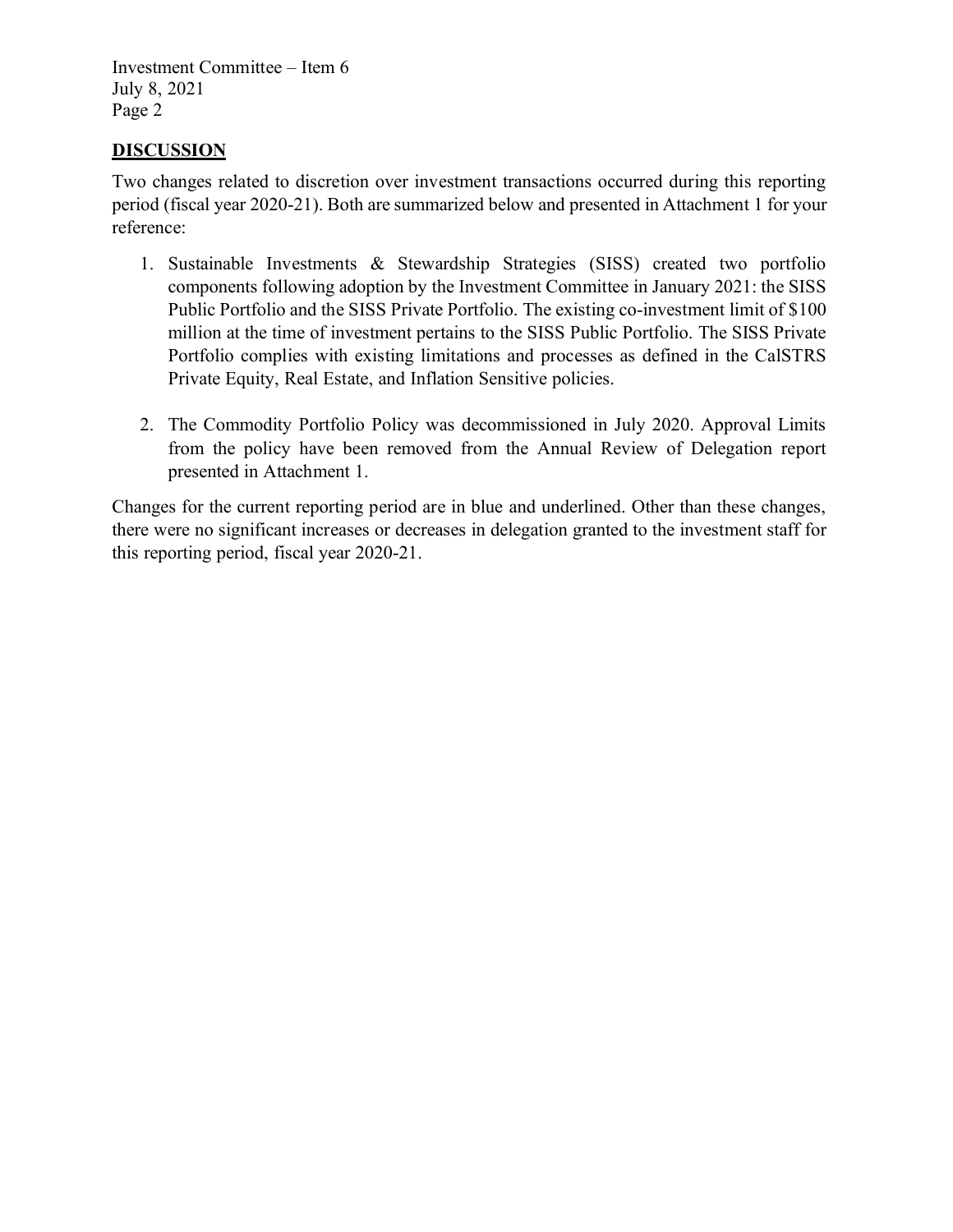

## **Annual Review of Delegation**

### **Approval Decision on Investments**

#### **Public Market External Managers**

The Chief Investment Officer, or designee, has the authority to retain, terminate and allocate assets to Global Equity, Sustainable Investment & Stewardship Strategies, Fixed Income and currency investment managers.

| Sustainable Investment & Stewardship Strategies                                       |                                                                                                                                                                                                                  |  |  |  |  |
|---------------------------------------------------------------------------------------|------------------------------------------------------------------------------------------------------------------------------------------------------------------------------------------------------------------|--|--|--|--|
| <b>Public Co-Investments</b>                                                          | Shall not exceed \$100 million at the time of investment                                                                                                                                                         |  |  |  |  |
| <b>All Private Portfolios</b>                                                         | Shall comply with delegation authority limits outlined in<br>CalSTRS existing Private Equity, Inflation Sensitive, and<br>Real Estate and Innovative Strategies policies.                                        |  |  |  |  |
| <b>Real Estate</b>                                                                    |                                                                                                                                                                                                                  |  |  |  |  |
| New (to CalSTRS) Firms                                                                | Up to 2% of Net Asset Value of the total Real Estate<br>portfolio                                                                                                                                                |  |  |  |  |
| <b>Follow-on Investments</b>                                                          | Up to 4% of Net Asset Value of the total Real Estate<br>portfolio. Thereafter, incremental allocations beyond the<br>6% may be approved by staff, subject to review by the<br>Investment Committee if requested. |  |  |  |  |
| <b>Large Transactions</b>                                                             | Discretion to approve up to two transactions in any rolling<br>12-month period, which may include co-investment<br>opportunities for up to 10% of the Net Asset Value of the<br>total Real Estate portfolio      |  |  |  |  |
| <b>Private Equity</b>                                                                 |                                                                                                                                                                                                                  |  |  |  |  |
| New (to CalSTRS) Limited<br>Partnerships                                              | Up to \$400 million or 25% of the partnership capitalization,<br>whichever is less                                                                                                                               |  |  |  |  |
| <b>Follow-on Limited Partnerships</b>                                                 | Up to $$750$ million or $25\%$ or the partnership capitalization,<br>whichever is less                                                                                                                           |  |  |  |  |
| <b>Separately Managed Accounts</b>                                                    | Shall not exceed \$750 million for a follow-on vehicle or<br>\$400 million for a new vehicle                                                                                                                     |  |  |  |  |
| Co-Investments                                                                        | Shall not exceed \$250 million, 10% of the size of the limited<br>partnership, or 100% of limited partnership's investment in<br>the transaction                                                                 |  |  |  |  |
| <b>Secondary Market</b>                                                               |                                                                                                                                                                                                                  |  |  |  |  |
| Limited Partnerships Interest and<br><b>Separately Managed Accounts</b>               | Up to \$1.5 billion (Diversified Pools) and \$750 million<br>(Single Interests and Non-Diversified Pools)                                                                                                        |  |  |  |  |
| Co-investments,<br><b>General Partner Interests and</b><br><b>Portfolio Companies</b> | Up to \$500 million (Diversified Pools) and \$250 million<br>(Single Interests and Non-Diversified Pools)                                                                                                        |  |  |  |  |
| Direct Investment in<br><b>General Partnerships</b>                                   | Shall not exceed \$250 million and ownership shall not exceed<br>25% economic interest                                                                                                                           |  |  |  |  |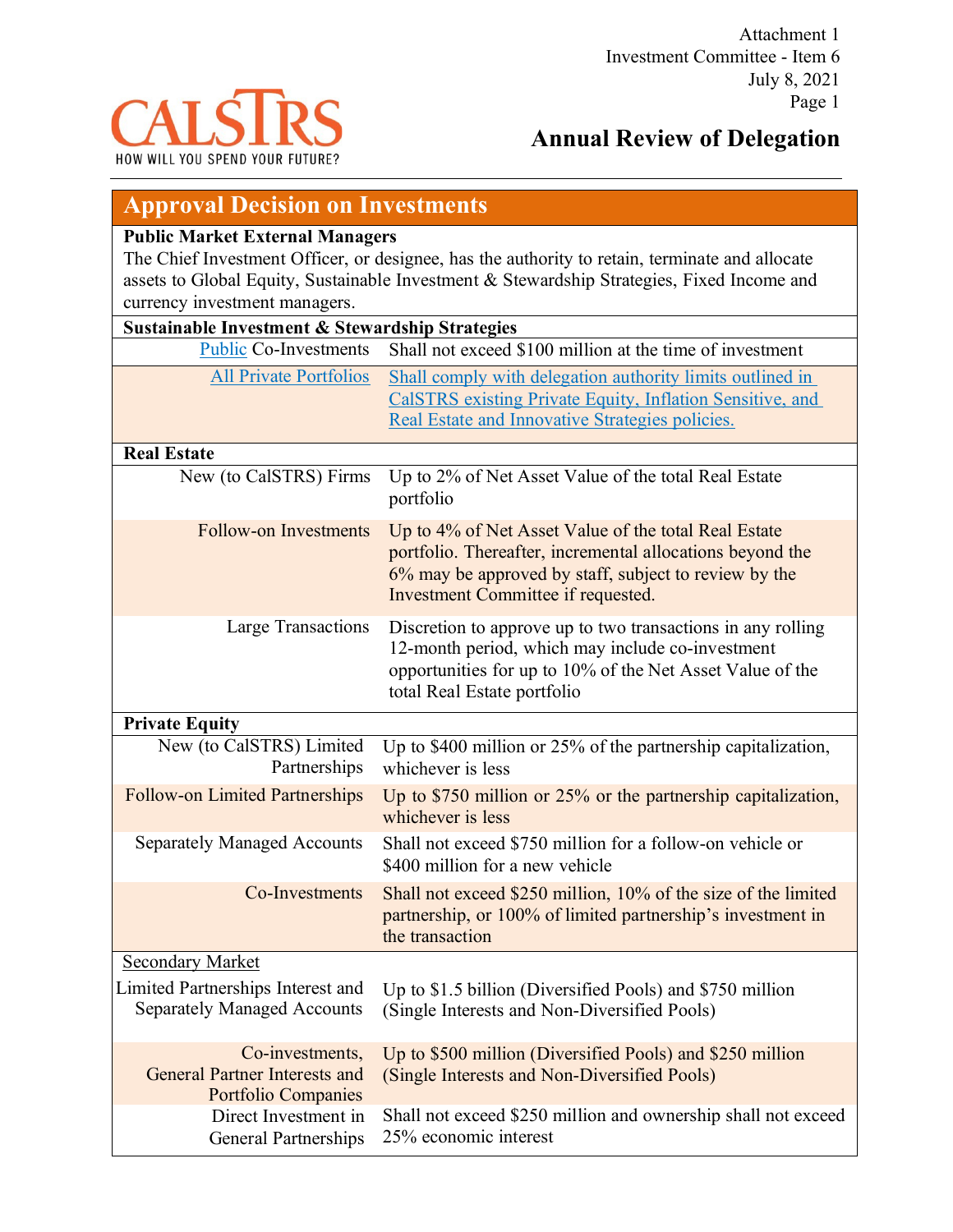Attachment 1 Investment Committee - Item 6

|                                                                 | July 8, 2021                                                                                                                                                                                                                                                                                                                                 |
|-----------------------------------------------------------------|----------------------------------------------------------------------------------------------------------------------------------------------------------------------------------------------------------------------------------------------------------------------------------------------------------------------------------------------|
| Proactive Portfolio<br>New (to CalSTRS) Fund of<br><b>Funds</b> | Page 2<br>Shall not exceed \$100 million                                                                                                                                                                                                                                                                                                     |
| Follow-on Investment Fund<br>of Funds                           | Shall not exceed \$250 million                                                                                                                                                                                                                                                                                                               |
| New and Follow-on Fund of<br>Funds Side-by-Side                 | Shall not exceed \$100 million or 30% of the total amount of<br>the partnership capitalization, whichever is less                                                                                                                                                                                                                            |
| Infrastructure                                                  |                                                                                                                                                                                                                                                                                                                                              |
| Initial Commitment to a New<br><b>Investment Manager</b>        | Up to \$500 million                                                                                                                                                                                                                                                                                                                          |
| <b>Subsequent Commitments</b>                                   | Maximum of 20% of the CalSTRS Infrastructure Portfolio;<br>thereafter if a single investment manager manages a total<br>portfolio in excess of 20% of the CalSTRS Infrastructure<br>Portfolio additional allocations or commitments may still<br>be approved by staff but are subject to review by the<br>Investment Committee if requested. |
| Eligible Ownership Vehicles<br>(Accounts and Co-Investments)    | Up to 5% of the CalSTRS Infrastructure Portfolio                                                                                                                                                                                                                                                                                             |
| <b>Innovative Strategies</b>                                    |                                                                                                                                                                                                                                                                                                                                              |
|                                                                 | Co-Investments Shall not exceed \$100 million at the time of investment                                                                                                                                                                                                                                                                      |
| <b>Credit Enhancement Program</b>                               |                                                                                                                                                                                                                                                                                                                                              |
|                                                                 | Outstanding Shall not exceed 3% of the market value of the CalSTRS<br>Commitments Investment Portfolio.                                                                                                                                                                                                                                      |
| Per Transaction                                                 | Up to \$400 million                                                                                                                                                                                                                                                                                                                          |

| <b>Approval Limits</b> <sup>1</sup> |                                                                   |                                                                  |                              |  |  |  |
|-------------------------------------|-------------------------------------------------------------------|------------------------------------------------------------------|------------------------------|--|--|--|
|                                     | <b>Global Equity</b><br><b>Internal Portfolios</b> <sup>2,3</sup> | <b>Fixed Income</b><br><b>Internal Portfolios</b> <sup>2,4</sup> | Currency<br>Management $2,5$ |  |  |  |
| Chief                               | Up to $10\%$ of total global                                      | Up to 10% of total fixed                                         | Up to $10\%$ of total        |  |  |  |
| Investment                          | equity portfolio                                                  | income portfolio                                                 | non-USD holdings             |  |  |  |
| Deputy Chief                        | Up to $10\%$ of total global                                      | Up to 10% of total fixed                                         | Up to 10% of total           |  |  |  |
| Investment                          | equity portfolio                                                  | income portfolio                                                 | non-USD holdings             |  |  |  |
| Director                            | Up to 5% of total global                                          | Up to 5% of total fixed                                          | Up to $5\%$ of total         |  |  |  |
|                                     | equity portfolio                                                  | income portfolio                                                 | non-USD holdings             |  |  |  |
| Portfolio                           | Up to $4\%$ per internally                                        | Up to $10\%$ of internally                                       | Up to $5\%$ of core          |  |  |  |
| Manager                             | managed portfolio                                                 | managed portfolio                                                | (notional) program           |  |  |  |
| Associate                           | Up to $3\%$ per internally                                        | Up to 8% of internally                                           | Up to $4\%$ of core          |  |  |  |
| Portfolio                           | managed portfolio                                                 | managed portfolio                                                | (notional) program           |  |  |  |
| Investment                          | Up to $2.5\%$ per internally                                      | Up to $6\%$ of internally                                        | Up to $3\%$ of core          |  |  |  |
| Officer III                         | managed portfolio                                                 | managed portfolio                                                | (notional) program           |  |  |  |
| Investment                          | Up to $2\%$ per internally                                        | Up to 4% of internally                                           | Up to $2\%$ of core          |  |  |  |
| Officer II                          | managed portfolio                                                 | managed portfolio                                                | (notional) program           |  |  |  |
| Investment                          | Up to $1\%$ per internally                                        | Up to $2\%$ of internally                                        | Up to $1\%$ of core          |  |  |  |
| Officer I                           | managed portfolio                                                 | managed portfolio                                                | (notional) program           |  |  |  |